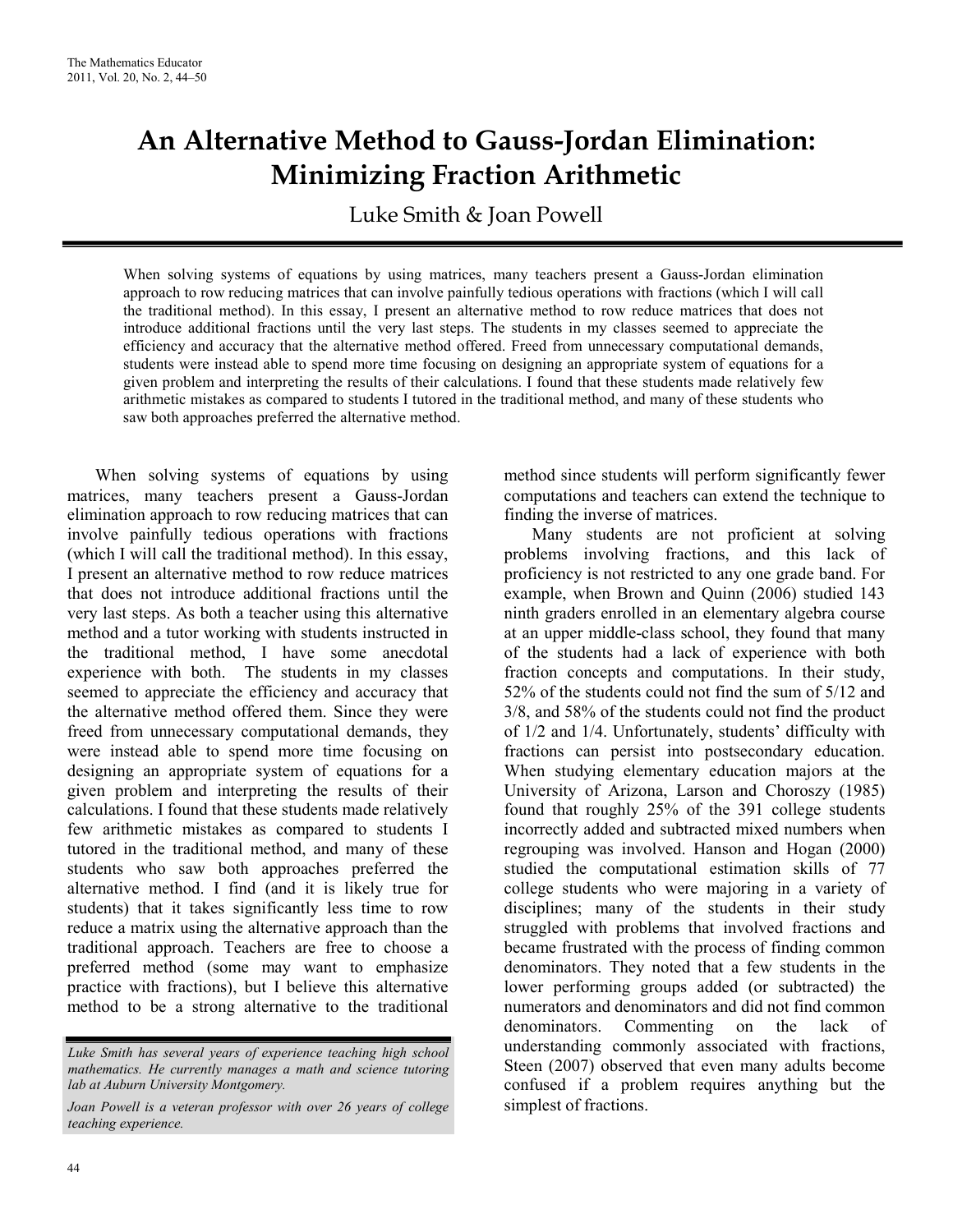The use of matrices to solve systems of equations has long been a topic in high school and college advanced algebra and precalculus algebra courses. An increasing number of colleges and high schools teach Finite Mathematics, sometimes as a core course option. This means that increasing numbers of college and college-bound students are introduced to solving systems of equations by converting them into matrices and then row reducing them. For example, at the university where I teach, childhood education majors see this topic in a required core course. Fraction skills may be a reasonable requirement for all of these students, but I believe this is not the best context for practicing numerous fraction computations, particularly for students who are not typically math or science majors. Indeed, students' difficulties with fractions lead many instructors to carefully pick matrices that do not involve fractions during the intermediate steps of the traditional approach to rowreducing a matrix. However, the alternative method discussed below is similar to traditional Gauss-Jordan elimination but allows instructors to use any system of linear equations over the rational numbers because it prevents new fractions from appearing until the very last steps. Furthermore, the alternative method involves a similar number of computations as the traditional method, which decreases the likelihood of arithmetic mistakes.

When deciding which approach students should learn in order to row reduce matrices, teachers need to consider their motivation for showing students how to row reduce matrices. Typically, we want our students to be able to solve resource allocation problems, geometric problems, or other types of applications by finding the values of the variables in a system of equations and then correctly interpreting the results of their findings. In other words, we are interested in showing our students how to solve problems where row reduction of matrices is an appropriate strategy. Therefore, if we have two mathematically sound approaches for finding the values of the variables, one whose computational demands may distract from the main concept and the other that involves fewer computations and is less distracting, it seems reasonable to show students the method that will free them to focus on setting up the problem and interpreting the results rather than being immersed in the intermediate calculations. Such an instructional decision aligns with the National Council of Teachers of Mathematics (2000) teaching principle (2000) that advocates the skillful selection of teaching strategies to communicate mathematics.

The alternative method is not a new approach, but after reviewing many Finite Mathematics and Linear Algebra textbooks from a variety of publishers, I found that the vast majority of the texts do not clearly present to students with a method of solving a system of equations without incurring fractions in the intermediate steps (Goldstein, Schneider, & Siegel, 1998; Poole, 2003; Rolf, 2002; Uhlig, 2002; Young, Lee,  $\&$  Long, 2004). Even the texts used at my university (Barnett, Ziegler, & Byleen, 2005; Lay, 2006) do not demonstrate the alternative method. Warner and Costernoble (2007), Shifrin and Adams, (2002), and Lial, Greenwell, and Ritchey (2008) were the only texts that I found that clearly presented the alternative method. In all of the aforementioned books no characteristics seemed to predict whether or not the alternative method was presented and they all covered roughly the same concepts that are traditionally presented in Finite Mathematics and Linear Algebra courses. For the benefit of students and teachers who have only been exposed to the traditional Gaussian methods of row-reduction, the remaining portion of the article develops the alternative technique. The following paragraphs describe operations with matrices of the type provided below (Figure 1).

$$
\begin{bmatrix} a_{1,1} & a_{1,2} & a_{1,3} & k_1 \\ a_{2,1} & a_{2,2} & a_{2,3} & k_2 \\ a_{3,1} & a_{3,2} & a_{3,3} & k_3 \end{bmatrix}
$$

*Figure 1.* A typical  $3 \times 3$  augmented matrix.

The most common method that students are taught Gauss-Jordan-elimination for solving systems of equations is first to establish a 1 in position  $a_{11}$  and then secondly to create 0s in the entries in the rest of the first column. The student then performs the same process in column 2, but first a 1 is established in position  $a_{22}$  followed secondly by creating 0s in the entries above and below. The process is repeated until the coefficient matrix (Figure 1) is transformed into the identity matrix, where 1s are along the main diagonal and 0s are in all other entries (Barnett, Ziegler & Byleen, 2005). Some teachers use a variation of Gauss-Jordan elimination called back-substitution that simplifies the process somewhat for solving systems of equations; however, back-substitution can not be used to find inverses of matrices.

The traditional approach of finding first the 1s for each of the diagonal entries and secondly finding the 0s for the remaining elements in each corresponding column becomes extremely cumbersome when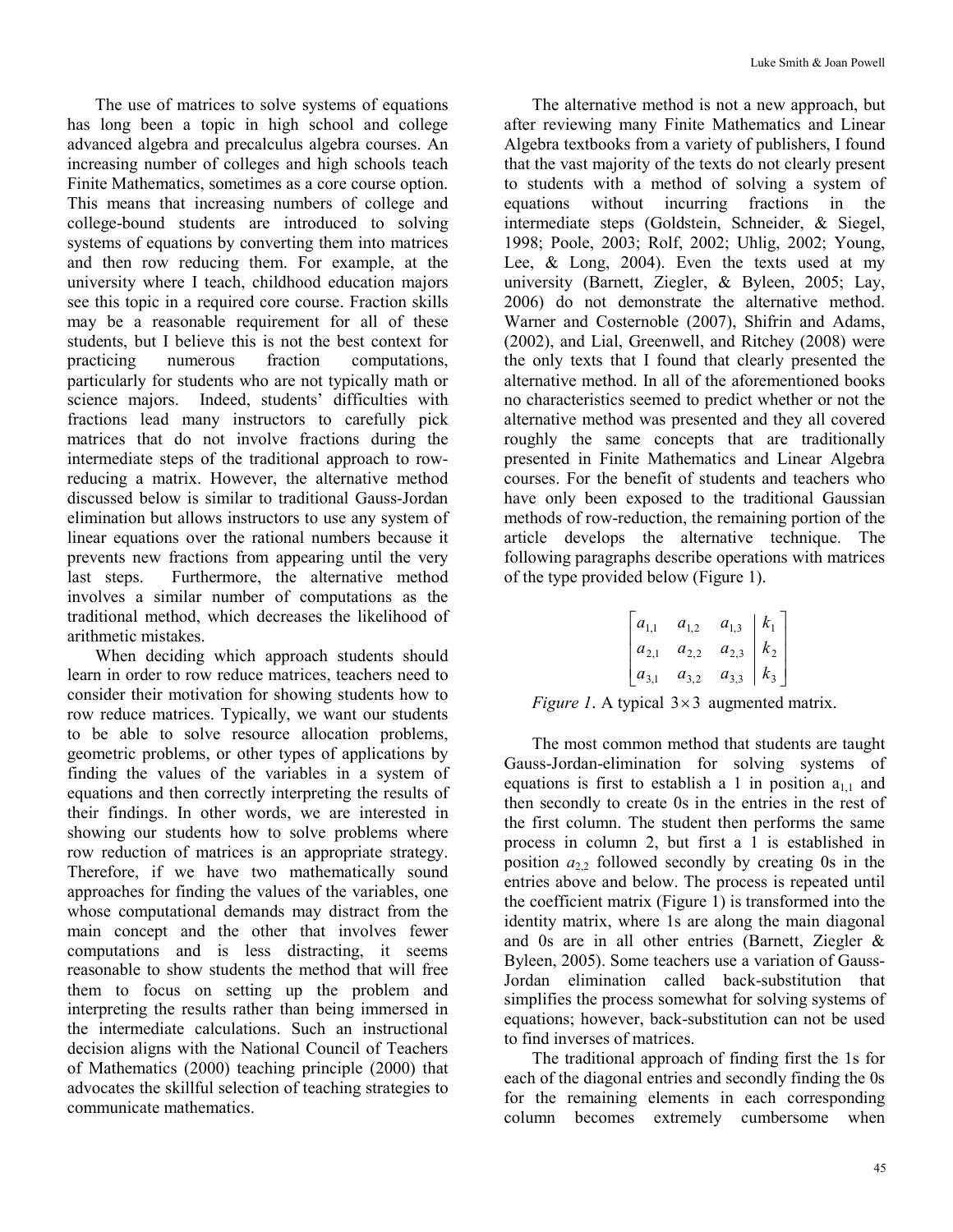fractions are involved. Students who are not comfortable or proficient with fractions may become frustrated with these types of problems. Asking instructors to teach students a method that they are only able to use to solve a limited class of problems does those students a disservice. The alternative Gaussian approach where 1s on the diagonal are not obtained until the very end of the problem is a nice alternative to the traditional method. In my opinion, the strength of this approach is that (a) no new fractions are introduced until the very last steps and (b) this

process can still be implemented to find the inverse of a matrix (in contrast to the back-substitution method).

To set up this method, I review an approach for solving a system of two equations in two variables. For this smaller system, teachers commonly teach the addition method, which relies on multiplying each equation by the (sometimes oppositely signed) coefficients in the other equation and then adding the two equations to eliminate the target variable. Consider the following problem (Example 1 in Figure 2).

| <b>Step 1:</b> We can choose to eliminate either the x or y variable. For this example, we                                                                                                          | $3x + 2y = 8$                      |     |  |
|-----------------------------------------------------------------------------------------------------------------------------------------------------------------------------------------------------|------------------------------------|-----|--|
| will eliminate the x variable.                                                                                                                                                                      | $2x-5y=-1$                         |     |  |
| <b>Step 2:</b> To eliminate the x variable, we will multiply the top row $(R_1)$ by 2 and the<br>bottom row $(R_2)$ by -3. Then we will add the two equations together to create a new<br>equation. |                                    | (2) |  |
| Note: We know that we are proceeding in the correct direction because we<br>successfully eliminated the x variables when we added the equations together.                                           | $3x+2y = 8$ (2)<br>$2x-5y=-1$ (-3) |     |  |
|                                                                                                                                                                                                     | $6x+4y=16$                         |     |  |
|                                                                                                                                                                                                     | $-6x+15y=3$                        |     |  |
|                                                                                                                                                                                                     | $19y = 19$                         |     |  |
| <b>Step 3:</b> At this point, we simply solve for y and substitute our solution back into                                                                                                           | $y=1$                              |     |  |
| either equation to solve for $x$ , checking both in the other equation.                                                                                                                             | $x = 2$                            |     |  |

*Figure 2.* Solving Example 1, a 2×2 linear system.

The process of eliminating the *x* variable in the above problem (Figure 2) by producing opposite coefficients of *x* is used in the alternative method for

row-reducing matrices. Next, I show how to use the above idea to solve a typical system of *n* equations with *n* variables without incurring any fractions (Example 2 in Figures 3a and b).

| <b>Step 1:</b> Recopy from the original system of equations into augmented matrix form.<br>$3x+4y+2z=5$<br>$2x-3y+z=-7$<br>$4x + y - 2z = 12$                                                                                                                                                                                                                                                                                                                | $\begin{vmatrix} 3 & 4 & 2 & 5 \\ 2 & -3 & 1 & -7 \\ 4 & 1 & -2 & 12 \end{vmatrix}$    |
|--------------------------------------------------------------------------------------------------------------------------------------------------------------------------------------------------------------------------------------------------------------------------------------------------------------------------------------------------------------------------------------------------------------------------------------------------------------|----------------------------------------------------------------------------------------|
| <b>Step 2:</b> Multiply $R_1$ and $R_2$ in such a way that you <i>create oppositely signed common</i><br><i>multiples</i> in entries $a_{1,1}$ and $a_{2,1}$ as shown below.<br>$\begin{array}{cccccc} 3 & 4 & 2 & 5 & (-2) \\ 2 & -3 & 1 & -7 & (3) \end{array}$<br>Adding and then substituting the sum for row 2 results in a 0 in entry $a_{2,1}$ .<br>$-6$ $-8$ $-4$ $-10$<br>$+\qquad 6 \qquad -9 \qquad 3 \qquad -21$<br>0 $-17 \qquad -1 \qquad -31$ | $\begin{vmatrix} 3 & 4 & 2 & 5 \\ 0 & -17 & -1 & -31 \\ 4 & 1 & -2 & 12 \end{vmatrix}$ |

*Figure 3a.* Step-by-step process for solving Example 2 using the alternative Gaussian approach. Note: The process in the left column produces the matrix in the right column for each step.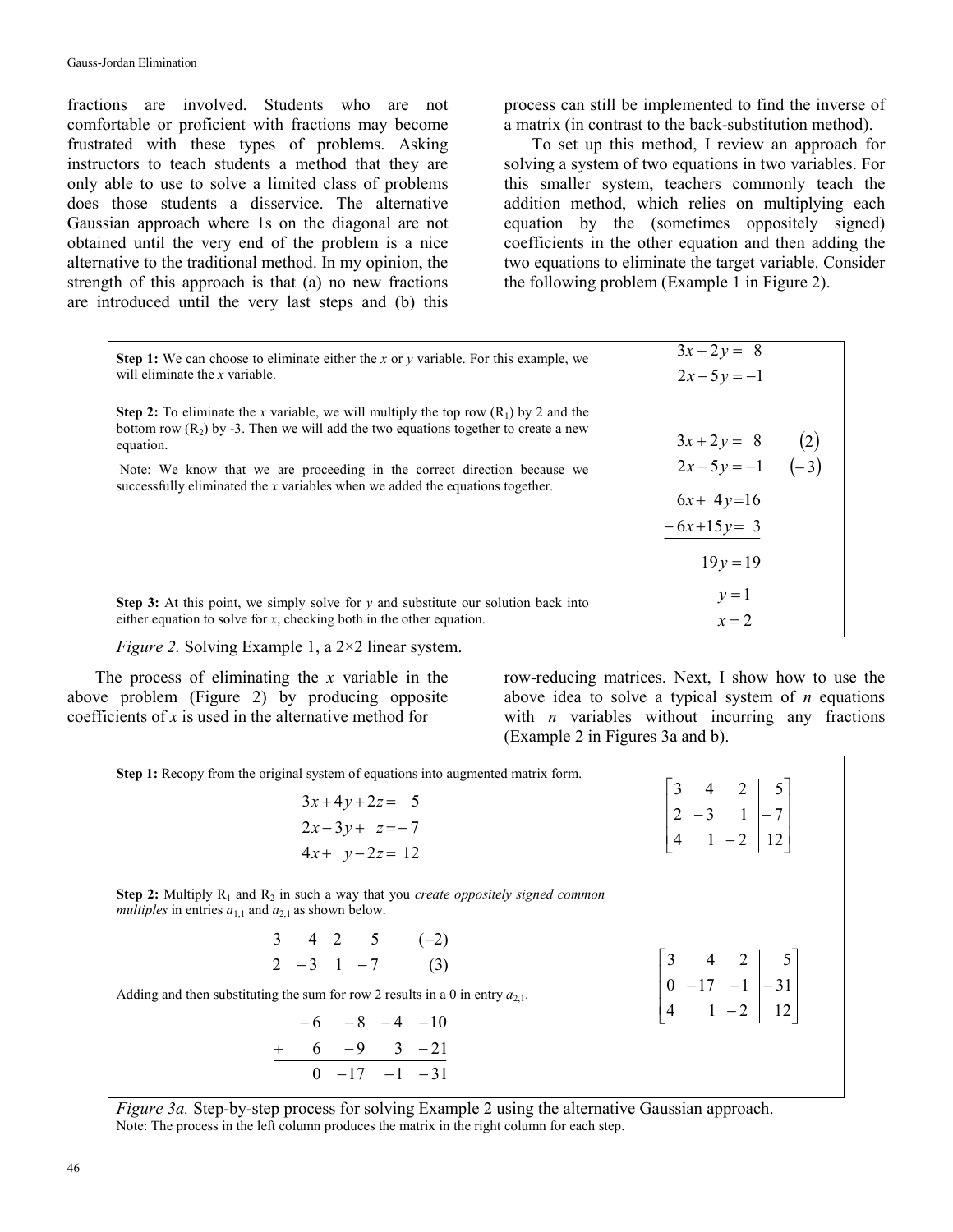**Step 3:** Multiply  $R_1$  and  $R_3$  in such a way that you *create oppositely signed common multiples* in entries  $a_{1,1}$  and  $a_{3,1}$ .  $4 \t1 \t-2 \t12 \t(3)$ )4(5243  $(-4)$ Adding and then substituting the sum for row 3 results in a 0 in entry  $a_{3,1}$ .  $0$   $-13$   $-14$  16  $12 \t 3 \t -6 \t 36$  $-12$   $-16$   $-8$   $-20$ −−  $+$  12 3  $\overline{\phantom{a}}$  $\overline{\phantom{a}}$  $\overline{\phantom{a}}$ 」  $\overline{\phantom{a}}$  $\mathsf{L}$  $\overline{\phantom{a}}$  $\overline{\phantom{a}}$ L  $\overline{\phantom{a}}$ − − − − − 16 31 5 14 1 2 13 17 4  $\overline{a}$ 0 0 3



It is not important what values are produced on the main diagonal until the last step of this process. So, I will not divide the top row by 3 to get a value of 1 in position  $a_{1,1}$  which would

produce fractions in this intermediate step. Now, I will must establish 0s in the entries above and below  $a_{2,2}$  (Figure 4).

| <b>Step 4:</b> Multiply $R_1$ and $R_2$ in such a way that you <i>create oppositely signed common</i><br><i>multiples</i> in entries $a_{1,2}$ and $a_{2,2}$ .                                        |                                                                                               |
|-------------------------------------------------------------------------------------------------------------------------------------------------------------------------------------------------------|-----------------------------------------------------------------------------------------------|
| $3 \t 4 \t 2 \t 5 \t (17)$<br>$0 -17 -1 -31$ (4)<br>Adding and then substituting the sum for row 1 results in a 0 in entry $a_{1,2}$ .<br>51 68 34 85<br>$\frac{+}{51}$ 0 -68 -4 -124<br>51 0 30 -39  | $\begin{bmatrix} 51 & 0 & 30 & -39 \\ 0 & -17 & -1 & -31 \\ 0 & -13 & -14 & 16 \end{bmatrix}$ |
| <b>Step 5:</b> Multiply $R_2$ and $R_3$ in such a way that you <i>create oppositely signed common</i><br><i>multiples</i> in entries $a_{2,2}$ and $a_{3,2}$ .                                        |                                                                                               |
| $0 -17 -1 -3$ $(-13)$<br>$0 -13 -14 16$ (17)<br>Adding and then substituting the sum for row 3 results in a 0 in entry $a_{3,2}$ .<br>0 221 13 85<br>$\frac{+0-221-4-124}{0\quad 0\quad 30\quad -39}$ | $\begin{bmatrix} 51 & 0 & 30 & -39 \\ 0 & -17 & -1 & -31 \\ 0 & 0 & -225 & 675 \end{bmatrix}$ |

*Figure 4*. A continuation of the solution of Example 2 using the alternative Gaussian approach.

Having now established 0s in the appropriate positions in columns 1 and 2 (Figure 4), we repeat the process to establish 0s in column 3. However, it would be useful at this point to reduce the numbers in row 3 before we establish the last set of 0s (See optional step in Figure 5).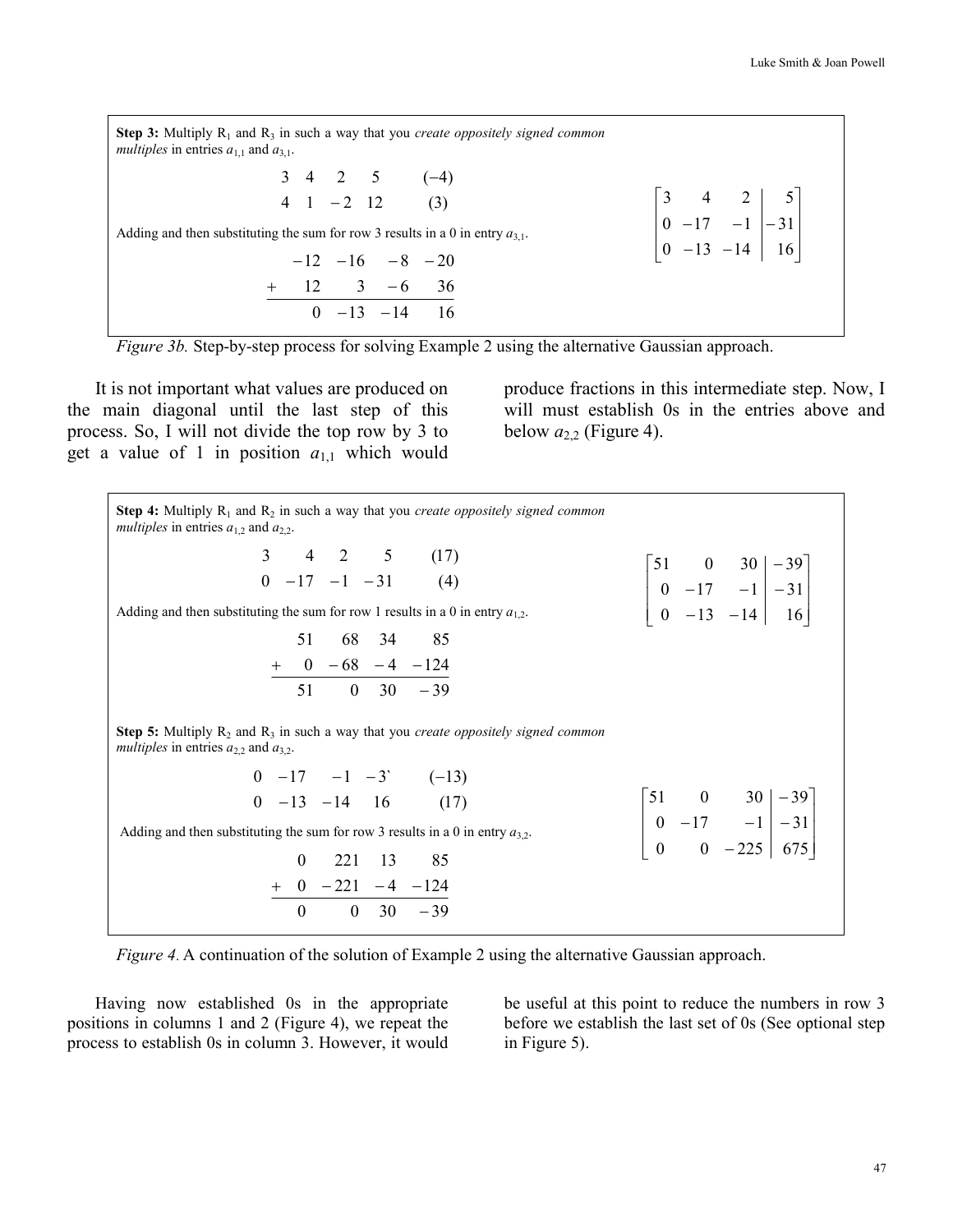| <b>Optional Step:</b> Since 675 is a multiple of -225, simplifying $R_3$ by dividing the entire<br>row by "-225" (or multiplying by the reciprocal) will make the arithmetic easier from<br>this point on: |                                                                                        |
|------------------------------------------------------------------------------------------------------------------------------------------------------------------------------------------------------------|----------------------------------------------------------------------------------------|
| 0 0 -225 675 (225 <sup>-1</sup> ) $\rightarrow$ 0 0 1 -3                                                                                                                                                   | $\begin{vmatrix} 31 & 0 & 30 \\ 0 & -17 & -1 & -31 \\ 0 & 0 & 1 & -3 \end{vmatrix}$    |
| Note: Dividing a row by a common factor simplifies the arithmetic by producing<br>smaller values for each entry.                                                                                           |                                                                                        |
| <b>Step 6:</b> Multiply $R_1$ and $R_3$ in such a way that you <i>create oppositely signed common</i><br><i>multiples</i> in entries $a_{1,3}$ and $a_{3,3}$ .                                             |                                                                                        |
| 51 0 30 -39 (1)<br>0 0 1 -3 (-30)                                                                                                                                                                          |                                                                                        |
|                                                                                                                                                                                                            | $\begin{vmatrix} 3 & 0 & 0 & 31 \\ 0 & -17 & -1 & -31 \\ 0 & 0 & 1 & -3 \end{vmatrix}$ |
| Adding and then substituting the sum for $R_1$ results in a 0 in entry $a_{1,3}$ .                                                                                                                         |                                                                                        |
| $51 \t0 \t30 \t-39$                                                                                                                                                                                        |                                                                                        |
| $+\frac{0}{51}$ 0 - 30 - 90                                                                                                                                                                                |                                                                                        |
|                                                                                                                                                                                                            |                                                                                        |
| Step 7: Multiply $R_2$ and $R_3$ in such a way that you <i>create oppositely signed common</i><br>multiples in entries $a_{2,3}$ and $a_{3,3}$                                                             |                                                                                        |
| $0 -17 -1 -31$ (1)                                                                                                                                                                                         |                                                                                        |
| $0 \t 0 \t 1 \t -3 \t (1)$                                                                                                                                                                                 |                                                                                        |
| . And then substituting the answer in for $R_2$ results in a 0 in entry $a_{2,3}$ .                                                                                                                        | $\begin{bmatrix} 51 & 0 & 0 & 0 \\ 0 & -17 & 0 & -34 \\ 0 & 0 & 1 & -3 \end{bmatrix}$  |
| $0 -17 -1 -31$                                                                                                                                                                                             |                                                                                        |
| $+\ 0 \ 0 \ 1 \ -3$                                                                                                                                                                                        |                                                                                        |
|                                                                                                                                                                                                            |                                                                                        |
| Final Step: The last step in this process is to divide each row by its first non-zero<br>entry (multiply by its reciprocal), in this case the values on the main diagonal.                                 |                                                                                        |
|                                                                                                                                                                                                            | $\begin{bmatrix} 51 & 0 & 0 & 51 \\ 0 & -17 & 0 & -34 \\ 0 & 0 & 1 & -3 \end{bmatrix}$ |
| 51 0 0 51 $(51^{-1})$<br>0 -17 0 -34 $(-17^{-1})$                                                                                                                                                          |                                                                                        |
| $0 \t 0 \t 1 \t -3$<br>(1)                                                                                                                                                                                 |                                                                                        |
| Thus, $x = 1$ , $y = 2$ , $z = -3$ .                                                                                                                                                                       |                                                                                        |

*Figure 5*. Concluding steps for solving Example 2 using the alternative Gaussian approach.

Showing students how to solve systems of linear equations using the alternative version of Gaussian elimination allows them to avoid becoming inundated with fraction computations. For Example 2, if the operation between any two integers counts as one computation, then using the traditional method to solve the system of equations results in 58 computations; the alternative method results in 46 computations. Because the alternative method produced 21% fewer computations than the traditional method, students are less likely to get lost in the intermediate computations

and are more able to focus on the overall purpose of the method.

Note again that the alternative method can be used for systems of rational equations and can be followed fairly mechanically for rational systems containing *n* equations with *n* variables. In the event that the system of equations has infinitely many solutions or no solution, the idea behind the alternative method is the same: get 0's for entries above and below the leading non-zero entry in each row, then divide each row by the value of this non-zero entry. The following example illustrates this point (Example 3 in Figure 6).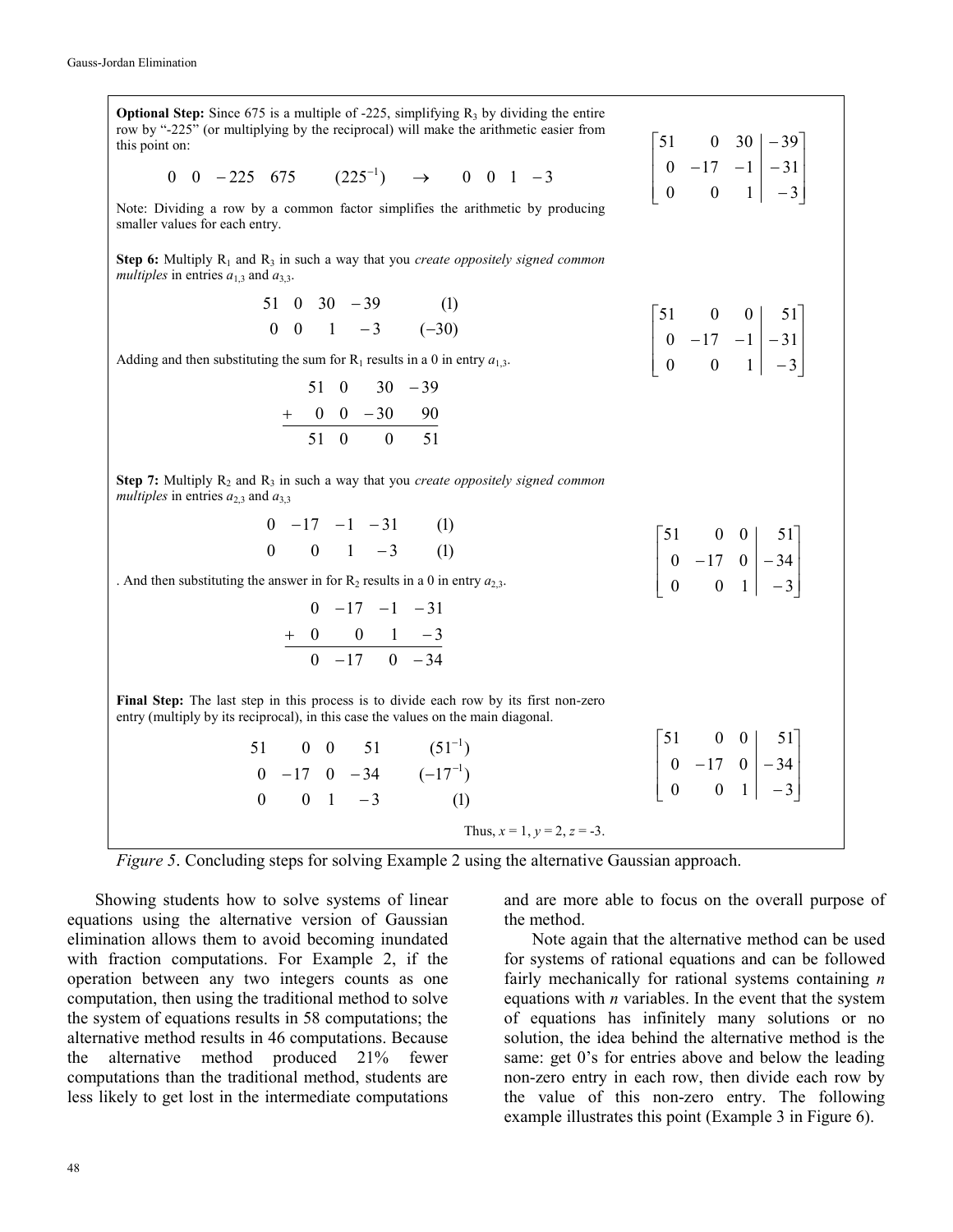| <b>Step 1:</b> Recopy from the original system of equations into augmented matrix form.                                                                                                                                                                                                                                                                                                                   |                                                                                       |
|-----------------------------------------------------------------------------------------------------------------------------------------------------------------------------------------------------------------------------------------------------------------------------------------------------------------------------------------------------------------------------------------------------------|---------------------------------------------------------------------------------------|
| $6x+4y+13z=5$<br>$9x+6y = 7$<br>$4x+8y-z=12$                                                                                                                                                                                                                                                                                                                                                              | $\begin{bmatrix} 0 & 4 & 13 & 3 \\ 9 & 6 & 0 & 7 \\ 12 & 8 & -1 & 12 \end{bmatrix}$   |
| <b>Step 2:</b> Multiply $R_1$ and $R_2$ in such a way that you create oppositely signed common<br>multiples in entries $a_{1,1}$ and $a_{2,1}$ as shown below.                                                                                                                                                                                                                                            |                                                                                       |
| $6$ 4 13 5 (-3)<br>9 6 0 7 (2)<br>Adding and then substituting the answer for $R_2$ results in a 0 in entry $a_{2,1}$ .<br>$-18$ $-12$ $-39$ $-15$<br>$\frac{+}{0}$ 18 12 0 14<br>0 0 -39 -1                                                                                                                                                                                                              | $\begin{vmatrix} 0 & -1 & 15 \\ 0 & 0 & -39 \\ 12 & 8 & -1 & 12 \end{vmatrix}$        |
| <b>Step 3:</b> Multiply $R_1$ and $R_3$ in such a way that you <i>create oppositely signed common</i><br><i>multiples</i> in positions $a_{1,1}$ and $a_{3,1}$ .<br>$6$ 4 13 5 (-2)<br>12 8 -1 12 (1)<br>Adding and then substituting the answer for $R_3$ results in a 0 in entry $a_{3,1}$ .<br>$-12 -8 -26 -10$<br>$+\qquad 12 \qquad 8 \qquad -1 \qquad 12 \\ \hline\n0 \qquad 0 \qquad -27 \qquad 2$ | $\begin{vmatrix} 6 & 4 & 13 & 5 \\ 0 & 0 & -39 & -1 \\ 0 & 0 & -27 & 2 \end{vmatrix}$ |

*Figure 6*. Beginning steps of solution for Example 3.

Looking at the preceding matrix, we have a 0 in position  $a_{2,2}$ , so I cannot use it to eliminate the 4 in position  $a_{1,2}$ ; and since I have a 0 in position  $a_{3,2}$ , I do not benefit from switching row 2 and row 3. Thus, I can focus our attention on -39 in position  $a_{2,3}$ . (I could also focus our attention on -27, but the end result would not change). The objective is still the same: get "0's" in the entries above and below -39 (Figures 7a and 7b).

| <b>Step 4:</b> Multiply $R_1$ and $R_2$ in such a way that you <i>create oppositely signed common</i><br><i>multiples</i> in positions $a_{1,3}$ and $a_{2,3}$ . |                                                                                         |
|------------------------------------------------------------------------------------------------------------------------------------------------------------------|-----------------------------------------------------------------------------------------|
| $6 \t4 \t13 \t5 \t(3)$<br>$0 \t 0 \t -39 \t -1 \t (1)$                                                                                                           | $\begin{bmatrix} 18 & 12 & 0 & 14 \\ 0 & 0 & -39 & -1 \\ 0 & 0 & -27 & 2 \end{bmatrix}$ |
| Adding and then substituting the answer in for $R_1$ results in a 0 in position $a_{1,3}$ .                                                                      |                                                                                         |
| 18 12 39 15                                                                                                                                                      |                                                                                         |
| $0 \t 0 \t -39 \t -1$                                                                                                                                            |                                                                                         |
| 12 <sup>1</sup><br>18                                                                                                                                            |                                                                                         |

*Figure 7a.* Continuation of solution for Example 3.